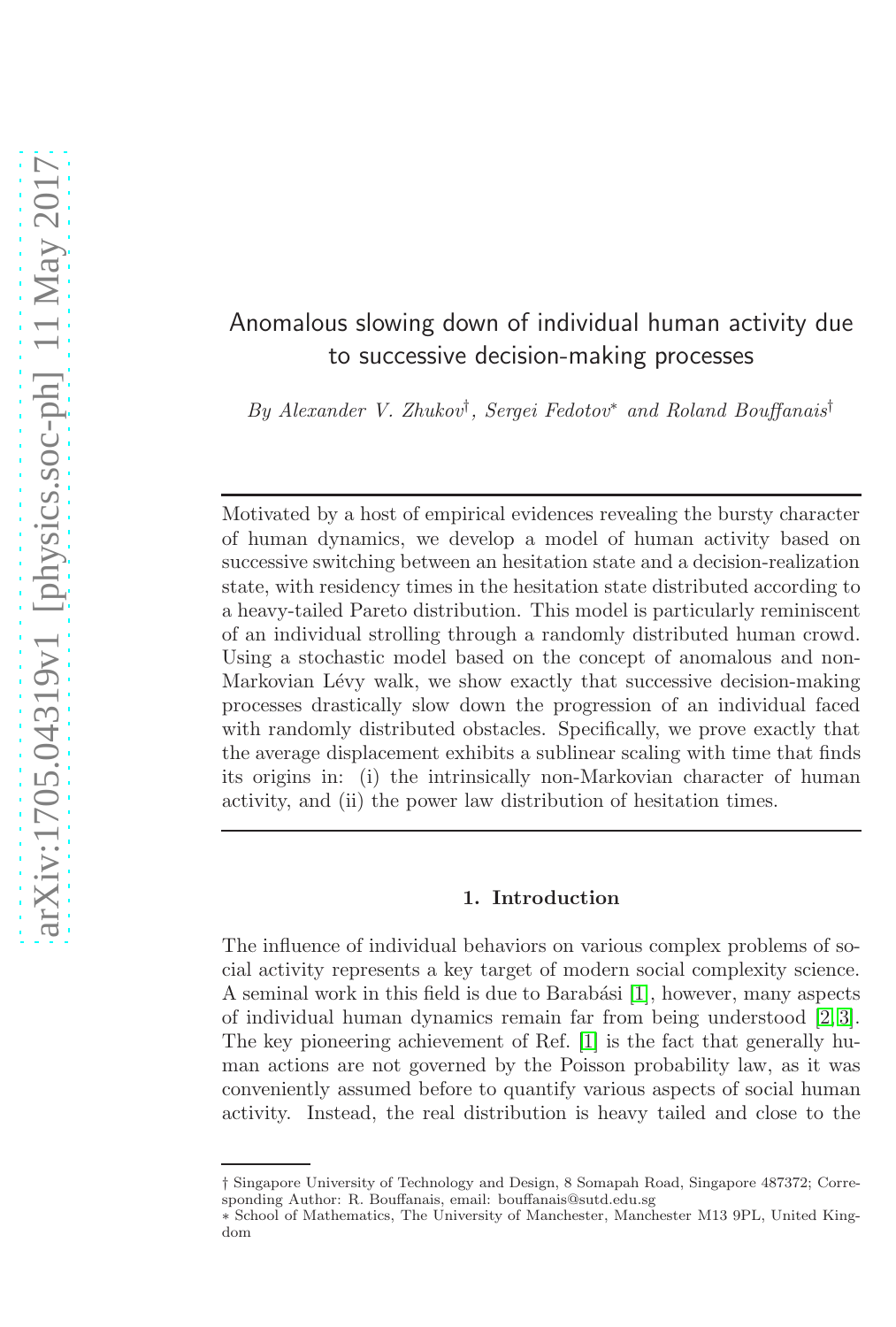Pareto one [\[1–](#page-7-0)[3\]](#page-7-2). Here, we consider the implications of such power-law distributions of human activity and demonstrate that successive decisionmaking processes can drastically slow down individual movement through a randomly distributed human crowd.

The behavior of an individual in a crowd environment is a part of the more general problem of crowd behavior as a whole [\[4,](#page-8-0)[5\]](#page-8-1). Every individual in a crowd will certainly have his own goal and make the corresponding decisions independently resulting in so-called social forces [\[4\]](#page-8-0). It has become an important problem for different researchers, from psychologists to architects and urban planners, to be able to predict crowd behaviors as well as its complex dynamics. Mainstream investigations were so far concentrated on the simulation of the crowd behavior as a whole complex system revealing collective effects and self-organizing phenomena [\[6\]](#page-8-2). However, the human motion dynamics of a particular individual within a crowd has been relatively overlooked. Kirchner's field-based model uses a stochastic approach to the problem of crowd dynamics with a focus on individual behaviors [\[7\]](#page-8-3). Kirchner's model takes inspiration from the process of chemotaxis developed by some social microorganisms [\[8\]](#page-8-4), and accounts for two individual motives: (i) desire to move toward an initially established target, and (ii) desire to follow the others in a crowd. A similar idea underlies the active-walker models used for the simulation of trail formation in pedestrian dynamics [\[9\]](#page-8-5). The above models, however, do not account for true individual decision-making, but rather deal with the common choice for all crowd members.

The ability of cognizant organisms to make decisions yields fundamental differences in their individual and group behaviors as compared to non-cognizant ones. Indeed, using all our sensory modalities, we collect all available external signals, process them and eventually make a decision based on a complex integration process, which is far from being clearly understood [\[10\]](#page-8-6). The aim of this Letter is to show that successive decision-making processes can drastically slow down individual movement towards a goal. The concept of anomalous and non-Markovian Lévy walk [\[11\]](#page-8-7) is applied to the movement of an individual through a crowd this individual being subjected to the necessity of making decisions at stochastically-distributed points in both time and space. Various diffusion models have been applied in the past to the study of human behavior involving decision-making processes [\[12\]](#page-8-8). The most popular model, applied to a variety of two-choice reaction time paradigms, has been developed by Ratcliff [\[13\]](#page-8-9), who essentially modified the Wiener diffusion process and applied it to various types of decision-making related phenomena  $[14-16]^1$  $[14-16]^1$  $[14-16]^1$  $[14-16]^1$ .

<span id="page-1-0"></span><sup>&</sup>lt;sup>1</sup>Those include lexical decision, short-term and long-term recognition memory tasks, same/different letter-string matching, numerosity judgements, visual-scanning tasks,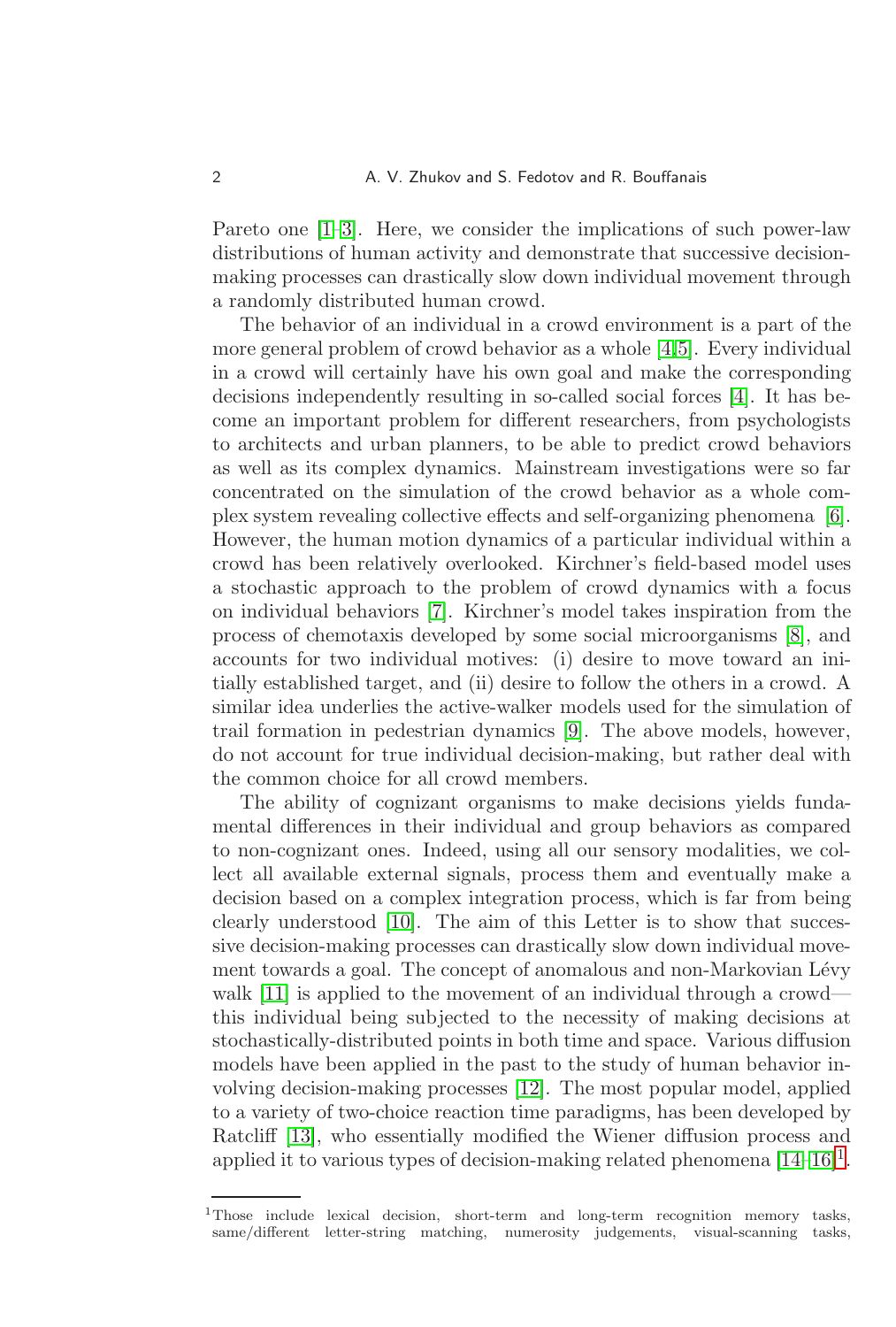The above-mentioned model and its variations only address single-event two-choice decision making processes. Single-event multi-choice decision making processes have primarily been studied in the frame of practical problems such as tourists hesitation in route planning (see Refs. [\[17,](#page-8-12) [18\]](#page-8-13) and references therein). In this Letter, we consider the more general case of a multi-event multi-choice continuous decision-making process as epitomized by the simple process of a man strolling through a crowded environment. However, the general formalism is actually applicable to many processes in which multiple decision-making events occur during a certain finite time interval—i.e. when "waiting time" (making the decision) alternates with "jump" (decision realization).

### 2. Stochastic model of movement through a crowd

Our stochastic model for the individual moving through a crowd is de-rived from the Lévy walk model [\[11\]](#page-8-7), such that an individual can be in two distinct states: (i) "straight-motion" (s) state during which he moves towards a chosen target with constant velocity, say in the positive x-axis direction, and (ii) "hesitation"  $(h)$  state for which he is immobile while making a decision for further movement. Although pedestrian movements are two dimensional, here we restrict ourselves to a one-dimensional (1D) problem—x is the coordinate along a chosen direction towards a given target—to allow for a complete analytical study. The mechanism of switching between  $s$  and  $h$  states cannot be described deterministically, hence a stochastic  $s-h$  switching is considered. While in the s-state, the individual moves with constant speed  $v$  along the chosen direction during a random time  $T_s$  before switching to the h-state, in which he stays immobile for a random time  $T_h$  (decision time) until another switch to the s-state occurs. The random character of  $T_s$  (resp.  $T_h$ ) is fully characterized by its probability density function (PDF)  $\psi_s(\tau)$  (resp.  $\psi_h(\tau)$ ). The key concept of "hesitation" requires further elaboration and a univocal definition. Here, we adopt the definition by Cho et al. [\[19\]](#page-8-14), where hesitation is the preliminary thought process preceding any decision-making process.

Let us now introduce the space-time PDFs for both states  $P_s(t, x)$  and  $P_h(t, x)$ ; non-Markovian switching processes [\[20\]](#page-8-15) are considered given the importance of past actions in human dynamics and mobility [\[2\]](#page-7-1). We intend to derive the integro-differential equations for  $P_s$  and  $P_h$  considering specific residence time PDFs  $\psi_s(\tau)$  and  $\psi_h(\tau)$ . In our non-Markovian

brightness discrimination etc. For a comprehensive review of the Ratcliff model: <http://star.psy.ohio-state.edu/coglab/>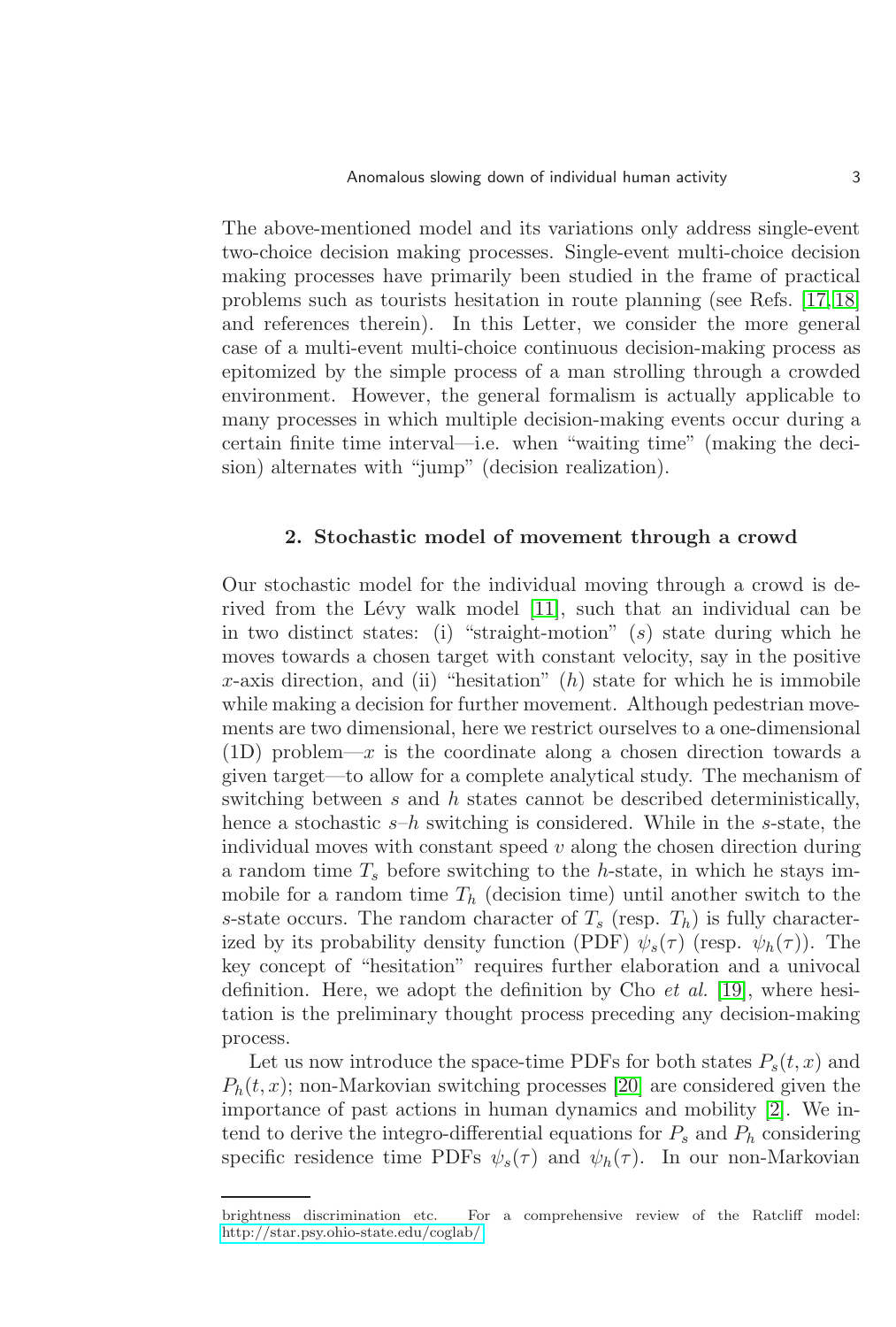framework, the balance equations for  $P_s$  and  $P_h$  are

<span id="page-3-0"></span>
$$
P_s(t,x) = \int_0^t i_h(t-\tau, x - v\tau) \Psi_s(\tau) d\tau + P_s^{(0)}(x - vt) \Psi_s(t), \qquad (1)
$$

<span id="page-3-1"></span>
$$
P_h(t,x) = \int_0^t i_s(t-\tau,x)\Psi_h(\tau)d\tau + P_h^{(0)}(x)\Psi_h(\tau),
$$
 (2)

where  $P_{\text{slb}}^{(0)}$  $s_{s|h}^{(0)}(x) = P_{s|h}(0, x)$  and  $\Psi_{s|h}(t) = \int_t^{\infty} \psi_{s|h}(\tau) d\tau$  denote the corresponding survival probabilities. The balance equations for the switching rates  $i_s(t, x)$  and  $i_h(t, x)$ , between s and h states respectively, read

$$
i_s(t,x) = \int_0^t \psi_s(\tau) i_h(t-\tau, x-v\tau) d\tau + P_s^{(0)}(x-vt) \psi_s(t), \qquad (3)
$$

$$
i_h(t,x) = \int_0^t \psi_h(\tau) i_s(t-\tau,x) d\tau + P_h^{(0)}(x) \psi_h(t).
$$
 (4)

The Master equations for  $P_s$  and  $P_h$  are obtained by differentiating Eqs.  $(1)$  and  $(2)$  with respect to time:

$$
\frac{\partial P_s}{\partial t} + v \frac{\partial P_s}{\partial x} = -i_s(t, x) + i_h(t, x),\tag{5}
$$

<span id="page-3-3"></span><span id="page-3-2"></span>
$$
\frac{\partial P_h}{\partial t} = -i_h(t, x) + i_s(t, x). \tag{6}
$$

The switching rates  $i_s(t, x)$  and  $i_h(t, x)$  can be found by means of the Laplace transform

$$
i_s(t,x) = \int_0^t K_s(t-u) P_s(u, x - v(t-u)) du,
$$
 (7)

$$
i_h(t,x) = \int_0^t K_h(t-u) P_h(u,x) du,
$$
\n(8)

where the memory kernels  $K_s(t)$  and  $K_h(t)$  have the standard representations

$$
\tilde{K}_s(s) = \frac{\tilde{\psi}_s(s)}{\tilde{\Psi}_s(s)}, \quad \tilde{K}_h(s) = \frac{\tilde{\psi}_h(s)}{\tilde{\Psi}_h(s)},
$$
\n(9)

the Laplace transform being denoted by the tilde superscript.

# 3. Characterization of the subdiffusive displacement

To quantify the walker's displacement, we seek its average position  $\langle x(t) \rangle$ . In line with empirical observations on human dynamics reported in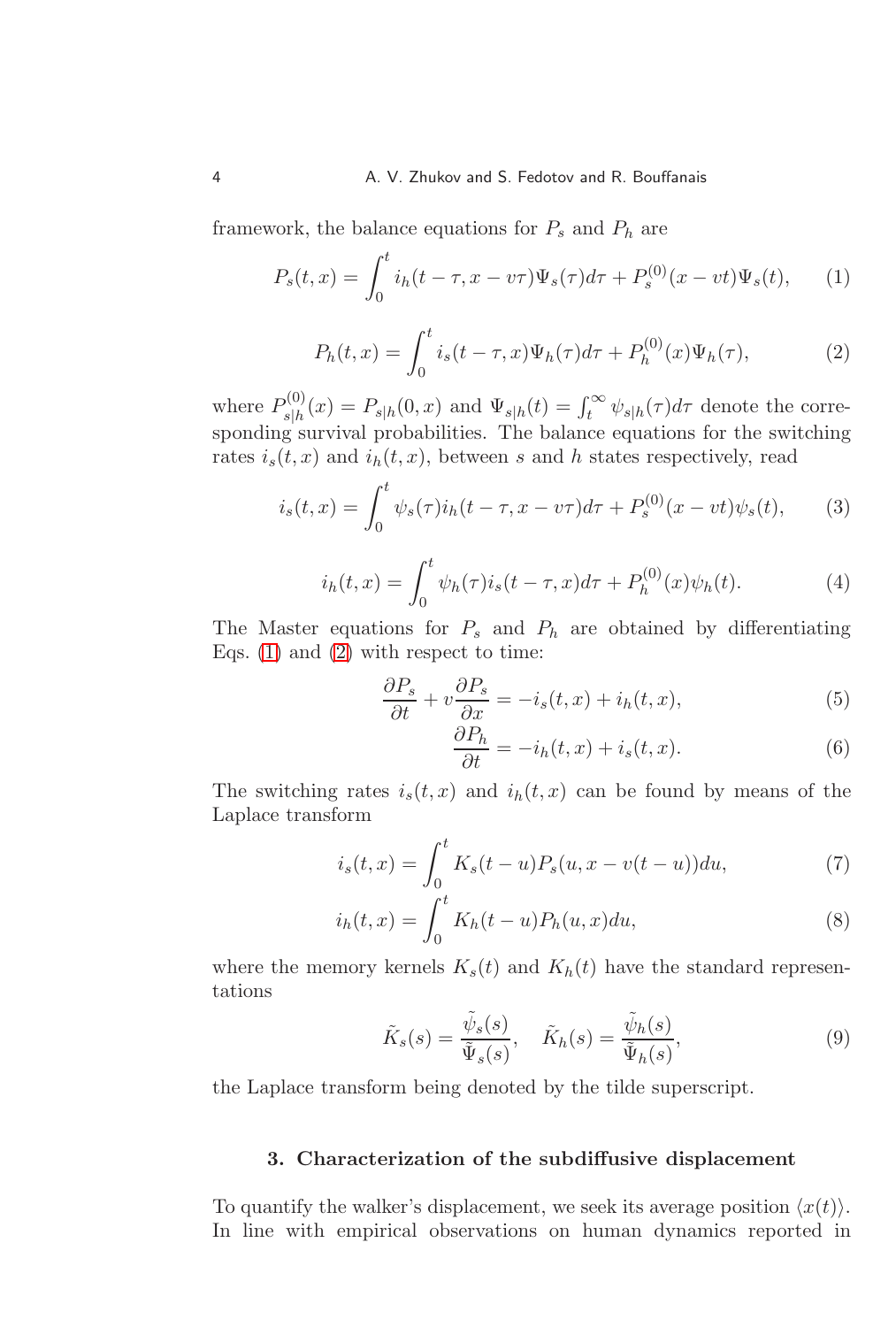Refs. [\[1, 1,](#page-7-0) [2\]](#page-7-1), we take the hesitation time PDF  $\psi_h(\tau)$  to be a power-law distribution:

<span id="page-4-0"></span>
$$
\psi_h(\tau) \sim \left(\frac{\tau_h}{\tau}\right)^{1+\mu}, \quad 0 < \mu < 1 \tag{10}
$$

as  $\tau \to \infty$ ,  $\mu$  being the anomalous exponent and  $\tau_h$  is a time scale. The Laplace transform  $\tilde{\psi}_h(s)$  corresponding to [\(10\)](#page-4-0) can be approximated by

<span id="page-4-1"></span>
$$
\tilde{\psi}_h(s) \sim 1 - (\tau_h s)^\mu, \quad 0 < \mu < 1
$$
\n<sup>(11)</sup>

for small s. As expected, the mean hesitating time  $\langle T_h \rangle = \int_0^\infty \tau \psi_h(\tau) d\tau$ is infinite in this case. For the s state, since we consider a randomlydistributed crowd, the process of facing an obstacle or a decision to make can be considered to be Poissonian. Thus the PDF  $\psi_s(\tau)$  is assumed to be exponential:

<span id="page-4-5"></span>
$$
\psi_s(\tau) = \nu_s e^{-\nu_s \tau},\tag{12}
$$

with a constant and finite switching rate  $\nu_s = 1/\langle T_s \rangle$ . Its Laplace transform reads

<span id="page-4-2"></span>
$$
\tilde{\psi}_s(s) = \frac{\nu_s}{\nu_s + s}.\tag{13}
$$

Let us show that our model predicts a subballistic behavior  $\langle x(t) \rangle \sim t^{\mu}$ with  $0 < \mu < 1$ . The Laplace transform of the mean displacement  $\langle x(t) \rangle$ is

$$
\langle \tilde{x}(s) \rangle = i \frac{dP(s,k)}{dk} |_{k=0},\tag{14}
$$

where  $P(s, k)$  is the Laplace–Fourier transform of  $P(t, x) = P_s(t, x) +$  $P_h(t, x)$  defined by

$$
P(s,k) = \int_{\mathbb{R}} \int_0^{\infty} e^{-ikx+st} P(t,x) dt dx.
$$
 (15)

From Eqs. [\(5\)](#page-3-2)–[\(8\)](#page-3-3),  $P(s, k)$  can be explicitly derived as

<span id="page-4-3"></span>
$$
P(s,k) = P_s^{(0)}(k)\frac{\tilde{\Psi}_s(s+ikv) + \tilde{\Psi}_h(s)\tilde{\psi}_s(s+ikv)}{1-\tilde{\psi}_h(s)\tilde{\psi}_s(s+ikv)} + P_h^{(0)}(k)\frac{\tilde{\Psi}_h(s) + \tilde{\psi}_h(s)\tilde{\Psi}_s(s+ikv)}{1-\tilde{\psi}_h(s)\tilde{\psi}_s(s+ikv)}.
$$
(16)

Using Eqs. [\(11\)](#page-4-1) and [\(13\)](#page-4-2) inside Eq. [\(16\)](#page-4-3), together with  $\tilde{\Psi}_{s|h}(s) = (1 \tilde{\psi}_{s|h}(s))/s$ , we obtain the average position  $\langle x(t) \rangle$  in the limit  $t \to \infty$ :

<span id="page-4-4"></span>
$$
\langle x(t) \rangle \sim \frac{vt^{\mu}}{\Gamma(1+\mu)\nu_s \tau_h^{\mu}}, \qquad 0 < \mu < 1,
$$
 (17)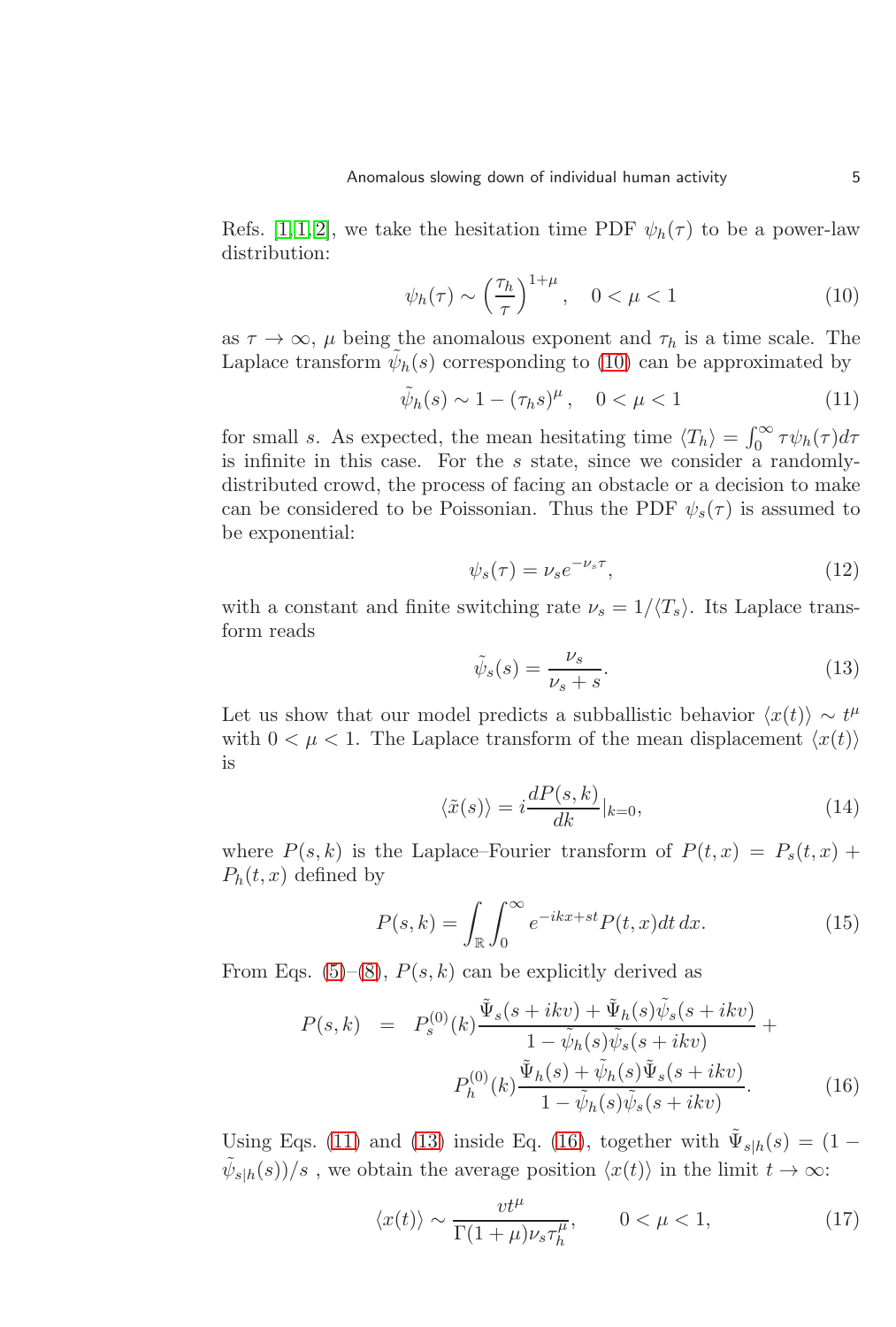where  $\Gamma$  denotes the classical Gamma function. Interestingly, the scaling of  $\langle x(t) \rangle$  in [\(17\)](#page-4-4) is sublinear. This is due to anomalous switching [\[20\]](#page-8-15) described by heavy-tailed hesitation residence time PDF [\(10\)](#page-4-0) with infinite mean residence time. It is important to note that if the PDF  $\psi_h$  were considered to be a short-tailed Poisson distribution,  $\psi_h(\tau) = \nu_h e^{-\nu_h \tau}$ , with a finite average hesitation time  $\langle T_h \rangle = 1/\nu_h$ , then the overall process would be Markovian with a linear ballistic scaling of the mean position  $\langle x(t) \rangle$  on time t:

<span id="page-5-1"></span>
$$
\langle x(t) \rangle = \frac{\nu_h}{\nu_h + \nu_s} vt.
$$
\n(18)

To gain further insight into the appearance of the nonlinear scaling in time  $t^{\mu}$  in Eq. [\(17\)](#page-4-4), one can also use the following idea. The average position  $\langle x(t) \rangle$  can alternatively be found as the product of the average number of jumps  $\langle N(t) \rangle$  from h-state to s-state, and the distance  $v\langle T_s \rangle$ covered in the s-state— $\langle T_s \rangle = 1/\nu_s$  is the average time spent in the s-state according to the PDF [\(12\)](#page-4-5) for  $\psi_s$ . Then

<span id="page-5-0"></span>
$$
\langle x(t) \rangle = \frac{v \langle N(t) \rangle}{\nu_s}.
$$
\n(19)

.

It is well known from the renewal theory (see, e.g., [\[21,](#page-8-16) [22\]](#page-8-17)), that the Laplace transform of  $P(n, t) = Pr(N(t) = n)$  is given by

$$
\tilde{P}(n,s) = \frac{\tilde{\psi}_h^n(s)(1 - \tilde{\psi}_h(s))}{s}.\tag{20}
$$

Therefore, the Laplace transform of the average number of jumps from hesitation state  $\langle N(t) \rangle$  is

$$
\langle \tilde{N}(s) \rangle = \sum_{n=0}^{\infty} n \tilde{P}(n, s) = \frac{\tilde{\psi}_h(s)}{s(1 - \tilde{\psi}_h(s))}
$$

It follows from [\(11\)](#page-4-1) that  $\langle \tilde{N}(s) \rangle \sim \tau_h^{-\mu}$  $h_h^{-\mu} s^{-(1+\mu)}$  as  $s \to 0$  and

$$
\langle N(t) \rangle \sim \frac{t^{\mu}}{\Gamma(1+\mu)\tau_h^{\mu}}.
$$

This formula together with [\(19\)](#page-5-0) allows us to recover the sublinear scaling in time of  $\langle x(t) \rangle$  previously obtained in [\(17\)](#page-4-4).

Although we consider a simple model, it enables us to uncover the central fact that this sublinear scaling in time originates from the presence of memory in the agent's dynamics. Indeed, we found that if past actions do not affect decision making, i.e. in the Markovian case, the average displacement given by Eq. [\(18\)](#page-5-1) is purely ballistic. The importance of memory in human dynamics has already been highlighted based on a host of empirical evidences, albeit for processes occurring over much longer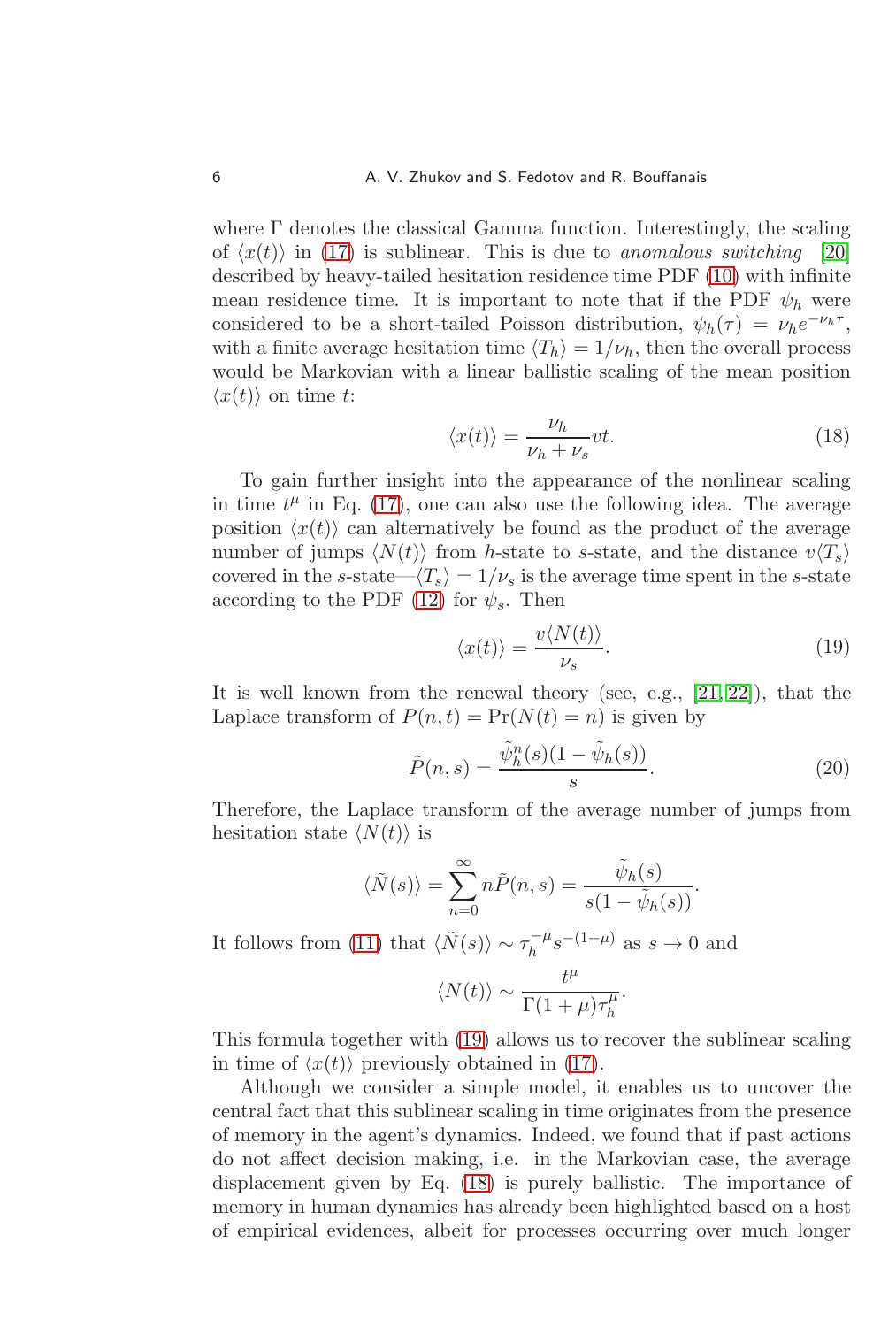spatial and temporal ranges as compared to the ones in our study [\[2,](#page-7-1)[3,](#page-7-2)[23\]](#page-8-18). For instance, the individual-mobility model proposed by Song *et al.* [\[2,](#page-7-1)3] to explain some of these empirical evidences is essentially non-Markovian owing to both the exploration and preferential return mechanisms and was designed to capture the long-term spatial and temporal scaling patterns. In comparison, the present model investigates the short-term scaling in individual mobility that is not captured in Ref. [\[2,](#page-7-1) [3\]](#page-7-2).

Our 1D individual-stroller model has three parameters,  $0 < \mu < 1$ ,  $\tau_h > 0$  and  $\nu_s = 1/\langle T_s \rangle$ , the former two associated with the hesitation state while the latter fully characterizes the s state. Values for those parameters could easily be obtained from empirical observations based on trackings of human strolling along a crowded narrow corridor. Other testable experiments highly relevant to the present study abound in the field of sports science, and more specifically with the study of some team sports from the standpoint of complex dynamical systems [\[24,](#page-8-19) [25\]](#page-8-20). Indeed, with the aim of improving sports performance, scientists have used video-based and electronic tracking systems to study space-time coordination dynamics during basketball and soccer games among others [\[24,](#page-8-19) [25\]](#page-8-20). To the best of our knowledge, the data gathered are mostly analyzed in a compound way, hence delivering team performance indicators. Apparently, without any change in methods, individual players kinematics could be analyzed, thereby providing the PDFs  $\psi_s$  and  $\psi_h$ , along with the associated values for the three parameters of our model. It is worth adding that data from basketball games would provide an excellent match with the details of our model, given that, typically, basketball players switch from periods of straight forward running (s state) with periods during which they are immobile, dribbling, and hesitating  $(h$  state) before eventually completing a pass.

The slowed-down dynamics that emerges from successive decisionmaking processes should obviously not impugn the role and importance of sensory modalities in real-life decision-making situations. Interestingly, our model reveals the counterintuitive fact that making multiple (even seemingly right) decisions over a long period of time contributes to slowing us down in reaching our goal. This important fact applies to an individual making his way through a dense crowd, as well as a basketball player on the court or, more generally, to any agent whose non-Markovian dynamics alternates between two states such that the residency time in one of these two states is heavy tailed.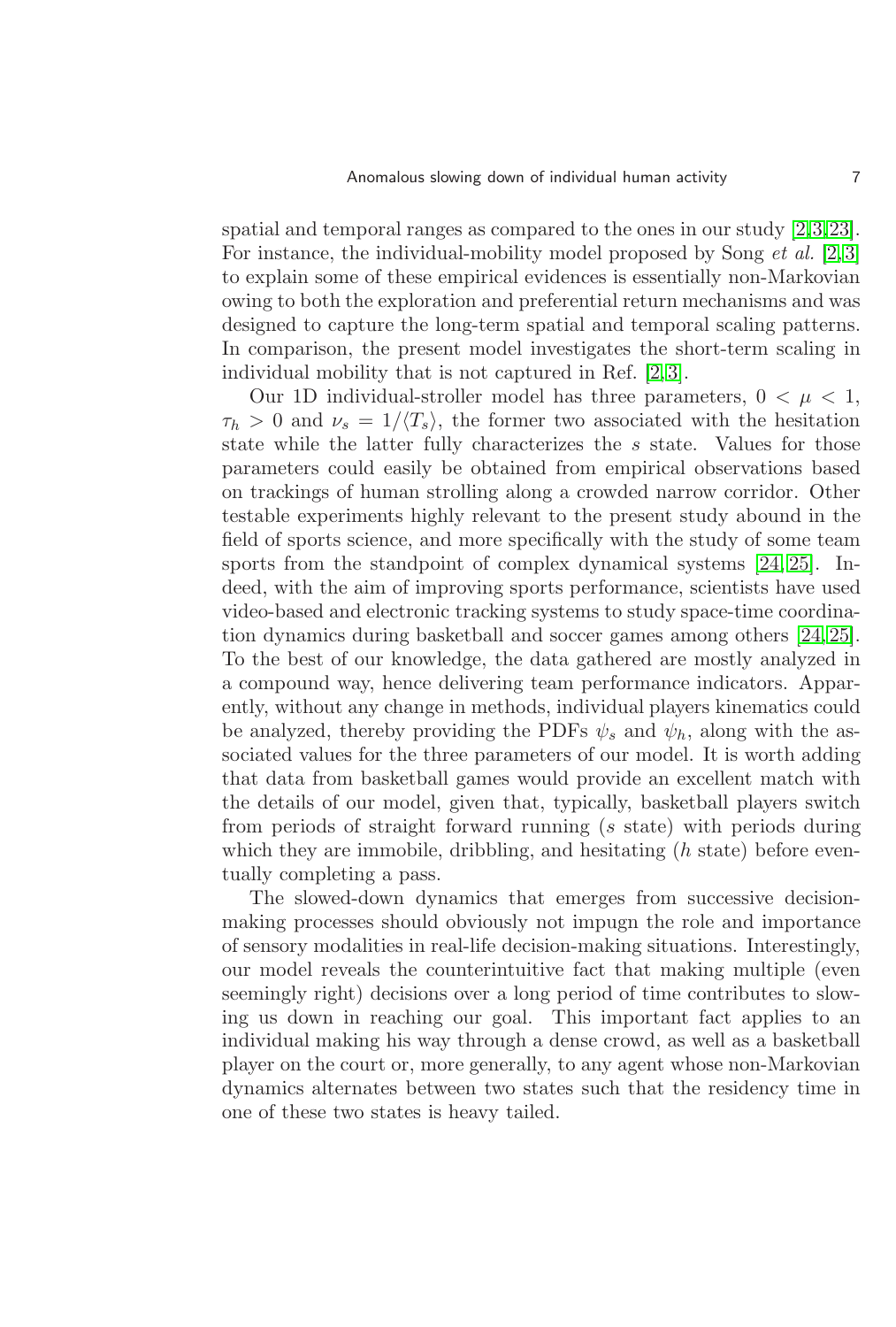## 4. Conclusion

Returning to our initial focus on human traffic flow, our analytical study offers unique insights into the origin of the slowed-down dynamics of individuals moving about a space in the presence of obstacles [\[26](#page-9-0)[–31\]](#page-9-1). For instance, in Ref. [\[30\]](#page-9-2) the authors conducted a series of experiments with a group of pedestrians walking through angled corridors. Specifically, they investigated the dependence of the overall speed of an 'average' pedestrian on the corridor angle. It appears that the speed is strongly dependent on the angle value and decreases drastically at some critical value  $\theta_c$ . The latter varies in a range between  $\pi/3$  and  $\pi/2$  depending on the pedestrian's motivation. Obviously, in the particular case of an individual walker meandering through a multi-angled corridor the overall dynamics is slowed down and the speed is highly dependent on the actual sequence of angles. Although this specific experiment does not exactly match our model—one-dimensional curvilinear path with angles analogous to randomly distributed individuals in a given human crowd—the dynamics at play can readily be understood in our framework. Indeed, in our case, the individual's straightforward motion is disrupted by the presence of fellow crowd members leading to sequences of hesitation periods of varying durations distributed according to a power law. In the experimental framework of Ref. [\[30\]](#page-9-2), the individual is compelled to execute successive different decision-making processes owing to the different values of the angles imposed. This leads to successive different decision realizations, which is essentially equivalent to different hesitation periods followed by decision realizations as per our model.

### Acknowledgments

Present work was financially supported by the SUTD-MIT International Design Centre (IDC). SF gratefully acknowledges the support of the EP-SRC under Grant No. EP/J019526/1.

#### References

- <span id="page-7-0"></span>1. A.-L. BARABÁSI, The origin of bursts and heavy tails in human dynamics, Nature 435:207–211 (2005).
- <span id="page-7-1"></span>2. C. Song, T. KOREN, P. WANG, and A.-L. BARABASI, Modelling the scaling properties of human mobility, Nature Phys. 6:818-823 (2010).
- <span id="page-7-2"></span>3. C. Song, Z. Qu, N. BLUMM, and A.-L. BARABASI, Limits of predictability in human mobility, Science 327:1018–1021 (2010).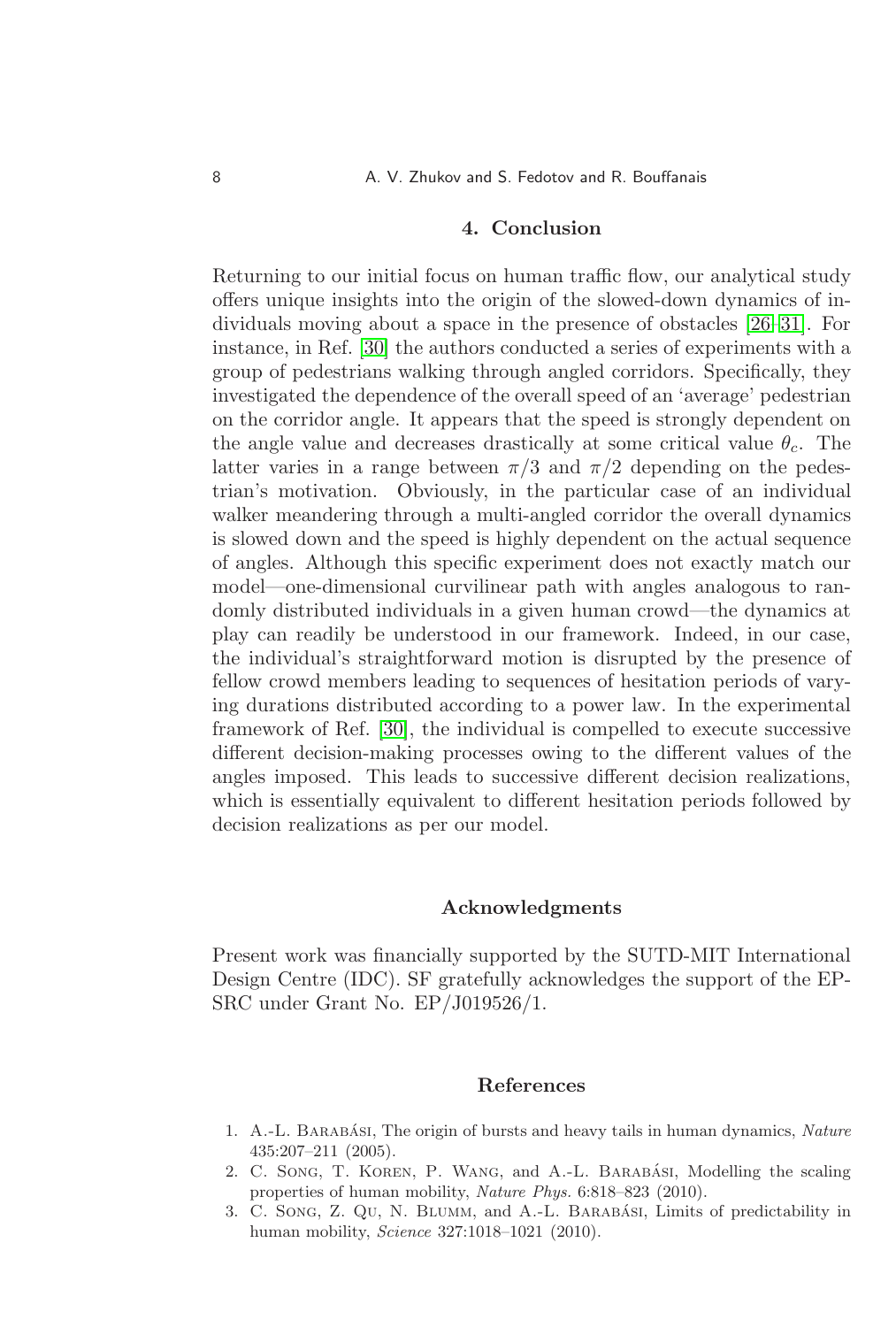#### Anomalous slowing down of individual human activity 9

- <span id="page-8-1"></span><span id="page-8-0"></span>4. D. Helbing, I. Farkas, and T. Vicsek, Simulating dynamical features of escape panic, Nature 407:487–490 (2000).
- 5. D. Helbing, D. Brockmann, T. Chadefaux, K. Donnay, U. Blanke, O. Woolley-Meza, M. Moussa¨ıd, A. Johansson, J. Krause, S. Schutte, and M. Perc, How to save human lives with complexity science (2014), [arXiv:1402.7011.](http://arxiv.org/abs/1402.7011)
- <span id="page-8-3"></span><span id="page-8-2"></span>6. D. Thalmann and S. R. Musse, Crowd Simulation, second ed., Springer, 2013.
- 7. A. Kirchner and A. Schadschneider, Simulation of evacuation processes using a bionics-inspired cellular automaton model for pedestrian dynamics, Physica A 312:260–276 (2002).
- <span id="page-8-4"></span>8. E. Ben-Jacob, From snowflake formation to growth of bacterial colonies II: Cooperative formation of complex colonial patterns, Comtemp. Phys. 38:205–241 (1997).
- <span id="page-8-5"></span>9. C. Burstedde, K. Klauck, A. Schadschneider, and J. Zittartz, Simulation of pedestrian dynamics using a two-dimensional cellular automaton, Physica A 295:507–525 (2001).
- <span id="page-8-6"></span>10. O. Petit and R. Bon, Decision-making processes: The case of collective movements, Behav. Process. 84:635–647 (2010).
- <span id="page-8-7"></span>11. R. METZLER and J. KLAFTER, The random walk's guide to anomalous diffusion: a fractional dynamics approach,  $Phys. Rep. 339:1-77 (2000).$
- <span id="page-8-8"></span>12. E.-J. Wagenmakers, Methodological and empirical developments for the Ratcliff diffusion model of response times and accuracy, Eur. J. Cogn. Psych. 21:641–671 (2009).
- <span id="page-8-10"></span><span id="page-8-9"></span>13. R. Ratcliff, A theory of memory retrieval, Psych. Rev. 85:59–108 (1978).
- 14. R. RATCLIFF and J. N. ROUDER, Modeling response times for two-choice decisions, Psych. Sci. 9:347–356 (1998).
- 15. R. Ratcliff, P. Gomez, and G. McKoon, Diffusion model account of lexical decision, Psych. Rev. 111:159–182 (2004).
- <span id="page-8-11"></span>16. R. Ratcliff and G. McKoon, The diffusion decision model: Theory and data for two-choice decision tasks, Neural Computation 20:873–922 (208).
- <span id="page-8-12"></span>17. J. Y. Wong and C. Yeh, Tourist hesitation in destination decision making, Ann. Tourism Res. 36:6–23 (2009).
- <span id="page-8-13"></span>18. C. Smallman and K. Moore, Process studies of tourists decision-making: The riches beyond variance studies, Ann. Tourism Res. 37:397–422 (2010).
- <span id="page-8-14"></span>19. C.-H. Cho, J. Kang, and H. Cheon, Online shopping hesitation, Cyberpsychol. Behav. 9:261–274 (2006).
- <span id="page-8-15"></span>20. S. FEDOTOV and V. MÉNDEZ, Non-Markovian model for transport and reactions of particles in spiny dendrites, Phys. Rev. Lett. 101:218102 (2008).
- <span id="page-8-16"></span>21. D. R. Cox and H. D. Miller, The Theory of Stochastic Processes, Methuen, London U.K., 1965.
- <span id="page-8-17"></span>22. W. Feller, An introduction to probability theory and its applications, vol. 2, Wiley, NY, 1971.
- <span id="page-8-18"></span>23. A. Vazquez, Impact of memory on human dynamics, Physica A 373:747–752 (2007).
- <span id="page-8-19"></span>24. W. G. P. Frencken and K. A. P. M. Lemmink, Team kinematics of smallsided soccer games: A systematic approach, Science and football VI: Proceedings of the 6th World Congress on Science and Football,, (Editors) T. Reilly and F. Korkusuz Routeledge, London, 2008 pp. 161–166.
- <span id="page-8-20"></span>25. J. BOURBOUSSON, C. SÈVE, and T. MCGARRY, Space-time coordination dynamics in basketball: Part 1. intra- and inter-couplings among player dyads, J. Sports Sci.